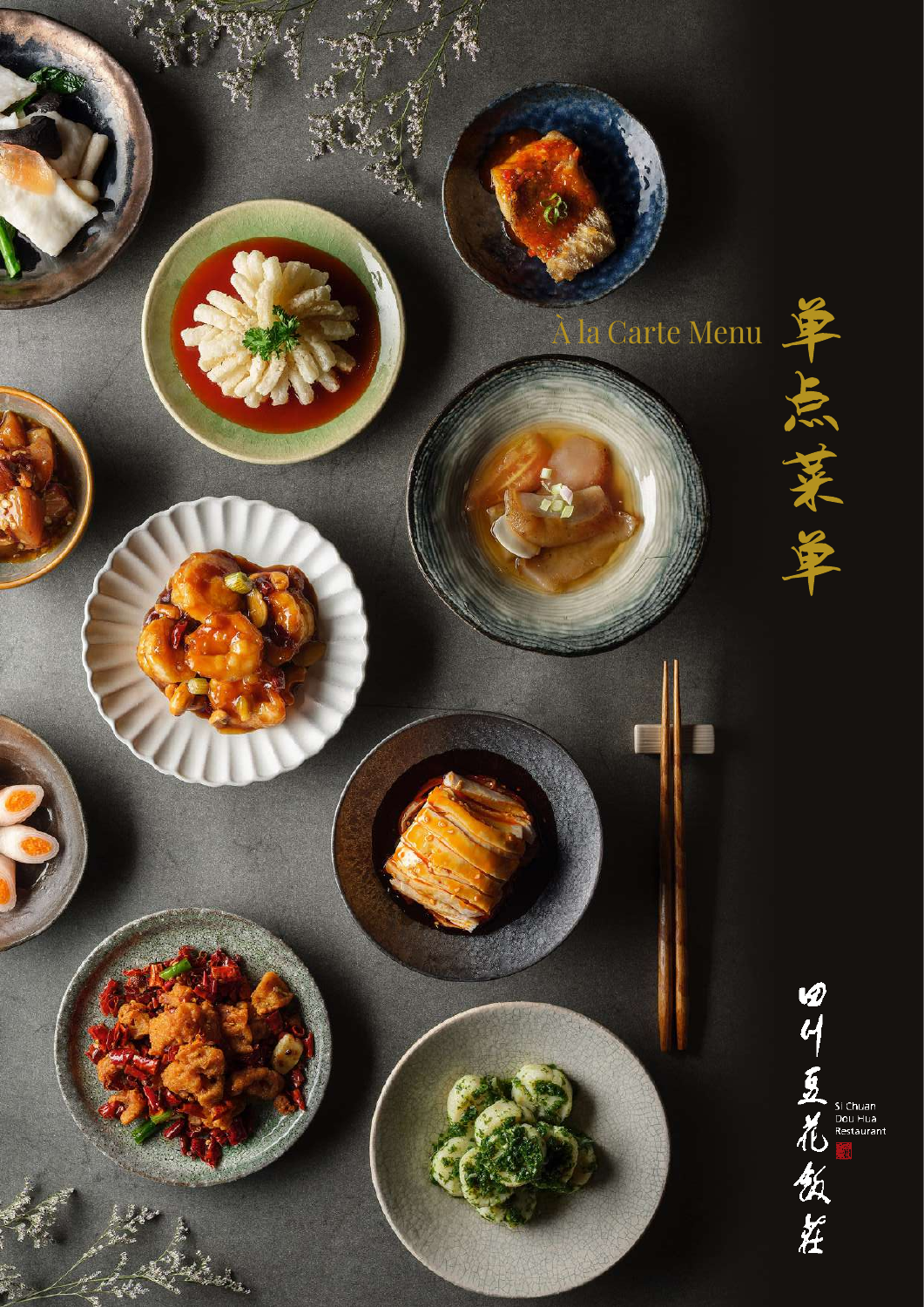

Appetisers

# 无动肉

Sliced Pork in Garlic and Chilli Sauce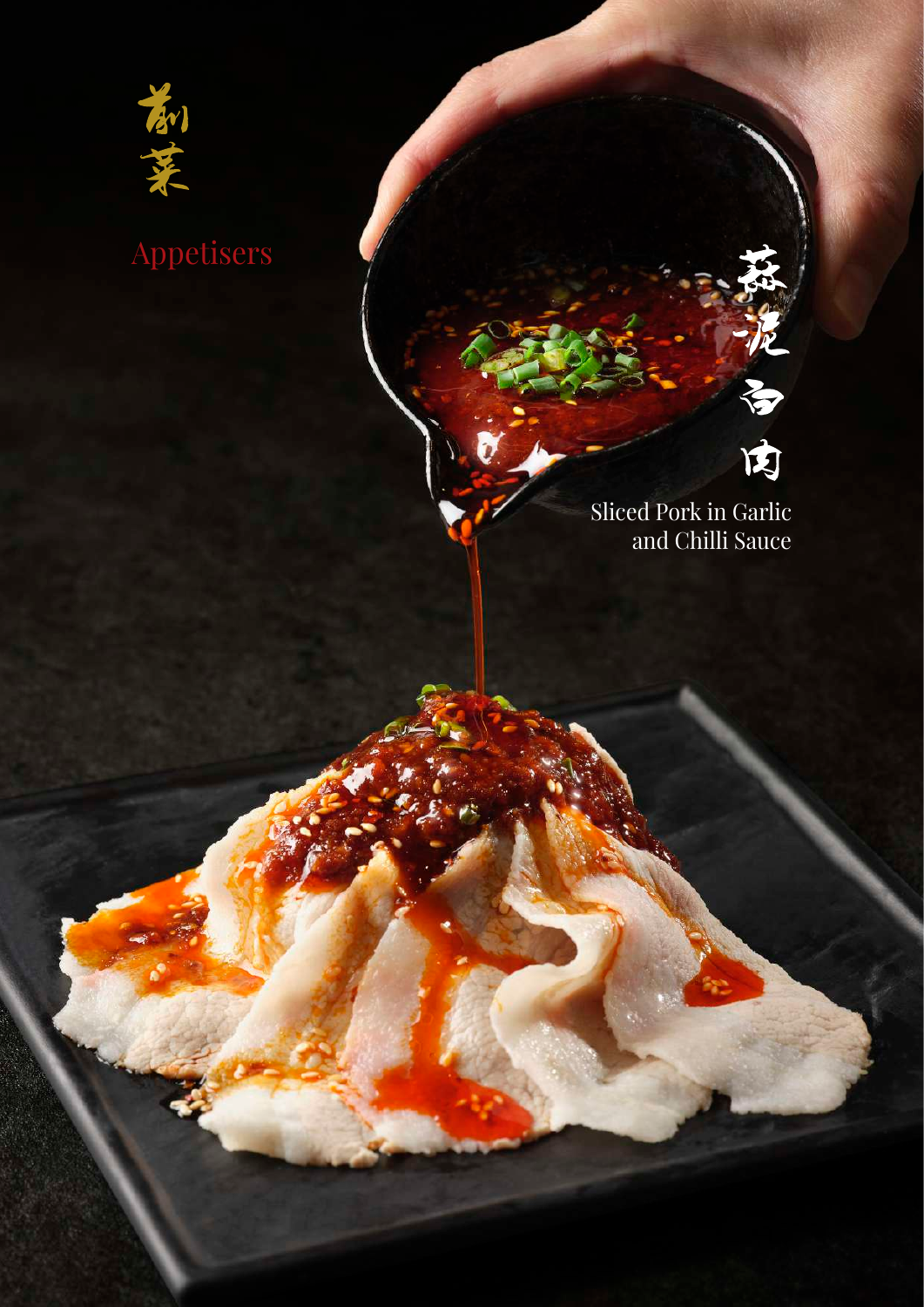

#### Appetisers

|                                                             |        | 每份 Per Order |         |
|-------------------------------------------------------------|--------|--------------|---------|
| 三小围碟<br><b>Combination of Three Delicacies</b>              |        | \$18         |         |
| 五小围碟<br><b>Combination of Five Delicacies</b>               |        | \$30         |         |
|                                                             | 小<br>S | 中<br>M       | 大<br>L. |
| 蒜泥白肉<br>Sliced Pork in Garlic and Chilli Sauce              | \$16   | \$24         | \$32    |
| 陈皮鳗鱼<br>Marinated Eel with Orange Peel                      | \$16   | \$24         | \$32    |
| 夫妻肺片<br>Sliced Beef and Tripe in Chilli Sauce               | \$16   | \$24         | \$32    |
| 五香熏鱼<br><b>Smoked Fish with Mixed Spices</b>                | \$16   | \$24         | \$32    |
| 重庆口水鸡<br>'Chong Qing' Grilled Chicken with Spicy Bean Paste | \$16   | \$24         | \$32    |
| 麻辣耳片<br>Sliced Pig's Ear in Sichuan Pepper Sauce            | \$16   | \$24         | \$32    |
| 四川泡菜<br>Chilled Sichuan Spicy Preserved Cabbage             | \$10   | \$15         | \$20    |
| 炝黄瓜条<br>Marinated Chilled Cucumber with Dried Chilli        | \$10   | \$15         | \$20    |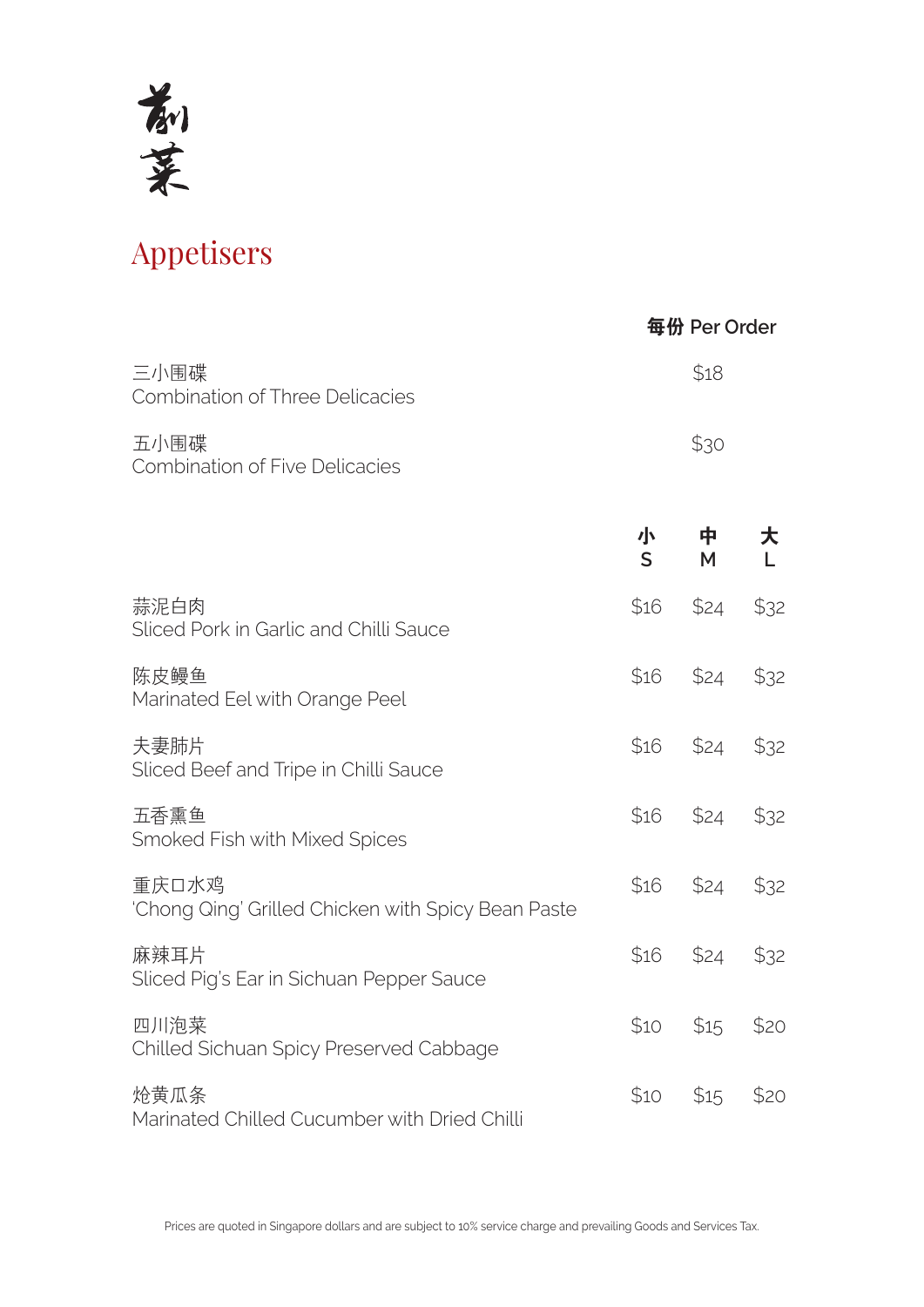

Bird's Nest, Abalone & Sea Cucumber



Braised Two-headed Abalone in Sichuan Bean Paste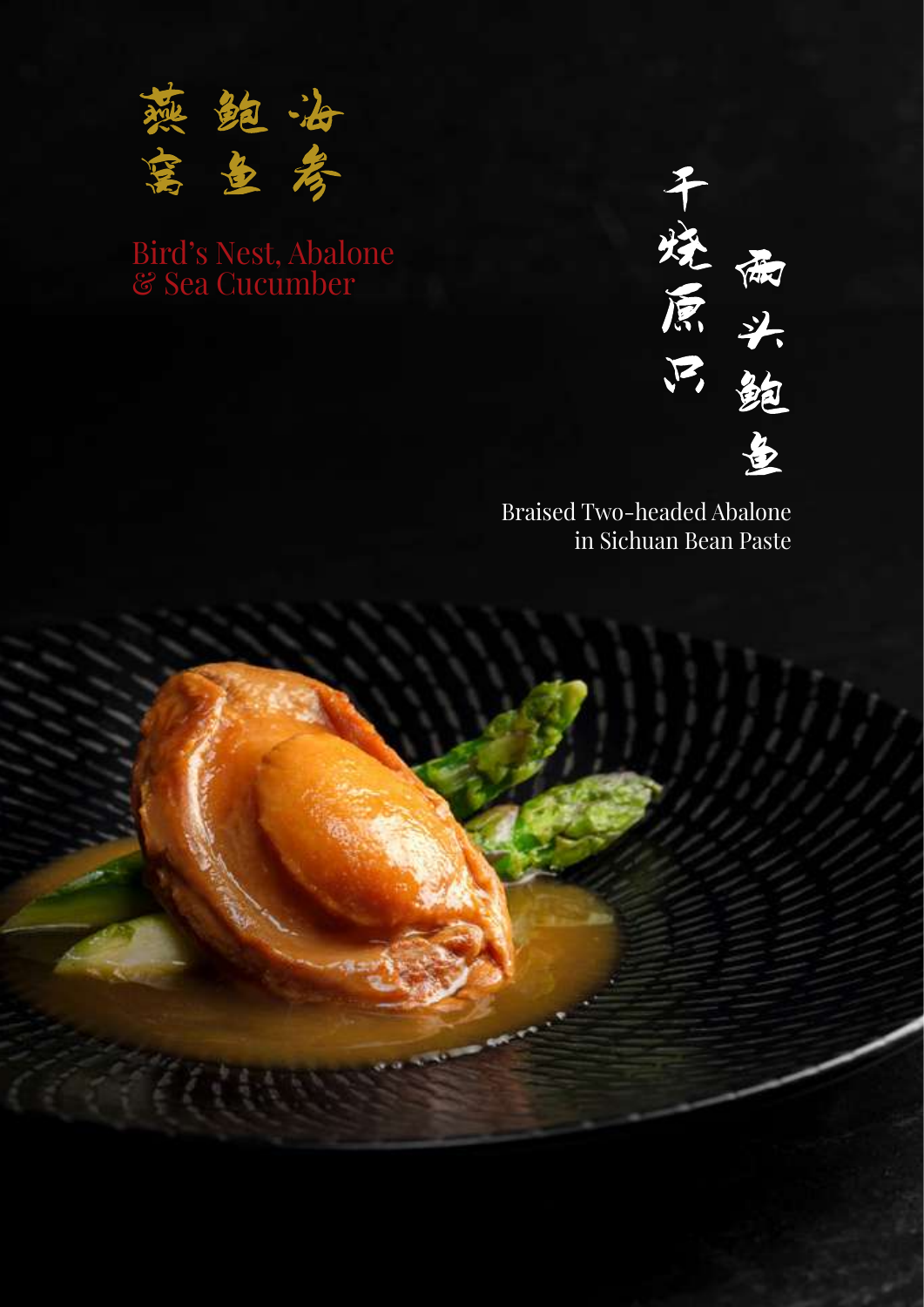蒸鲍洛

#### Bird's Nest, Abalone & Sea Cucumber

|                                                                       | 每份 Per Order |
|-----------------------------------------------------------------------|--------------|
| 干烧原只两头鲍鱼<br>Braised Two-headed Abalone in Sichuan Bean Paste          | \$68         |
| 红烧蟹肉燕窝羹<br>Braised Bird's Nest with Crab Meat in Brown Sauce          | \$58         |
| 御品鸡炖燕窝<br>Double-boiled Bird's Nest<br>with Chicken Imperial Consommé | \$58         |

|                                                                        | 小<br>S | 中                |      |
|------------------------------------------------------------------------|--------|------------------|------|
| 海味红汤煲<br><b>Braised Sichuan Seafood Treasures</b><br>served in Claypot |        | \$68 \$102 \$136 |      |
| 家常海参<br>Braised Sea Cucumber in Sichuan Bean Paste                     | \$32   | A8               | \$64 |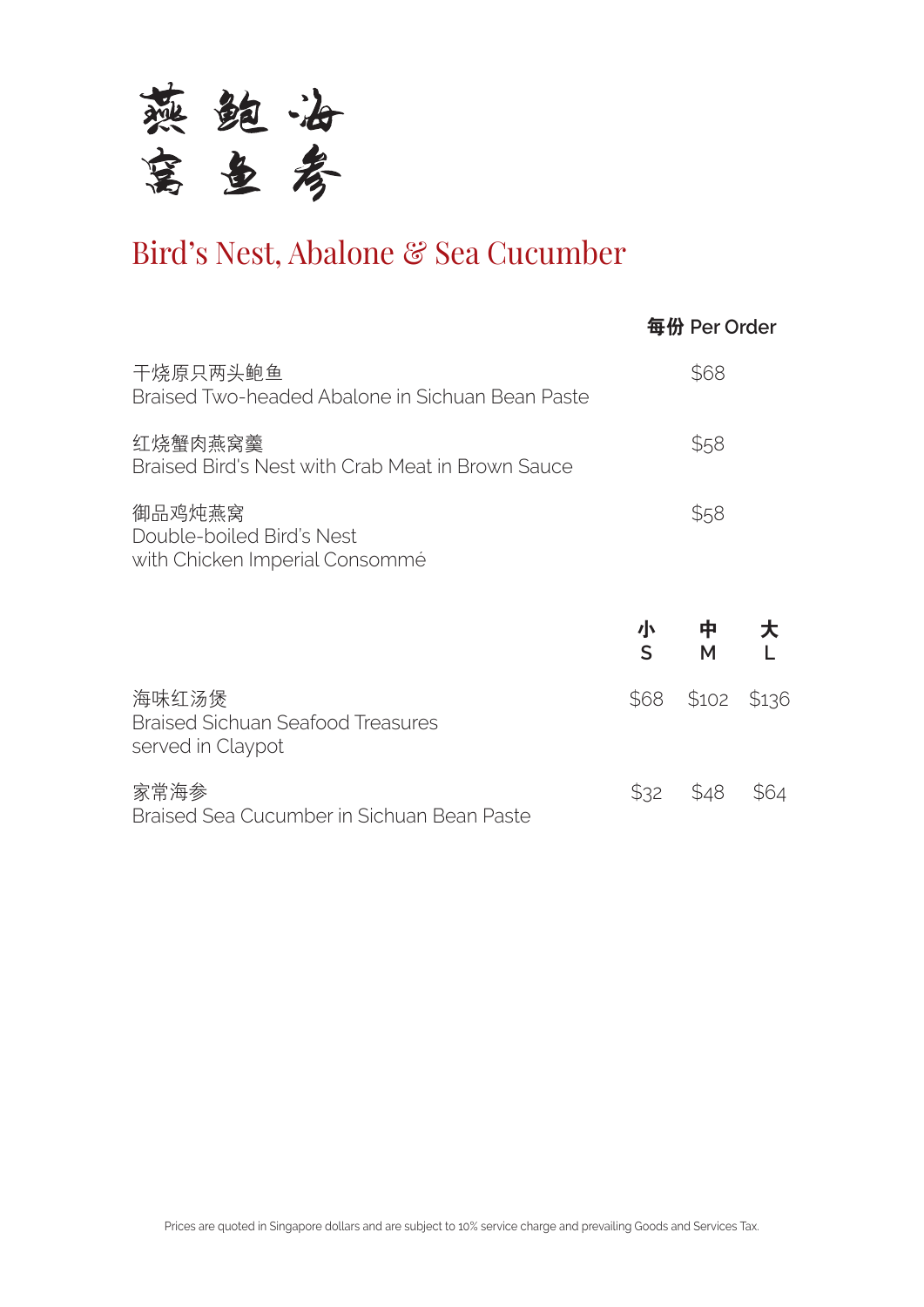

Soups



Minced Chicken Soup with Fungus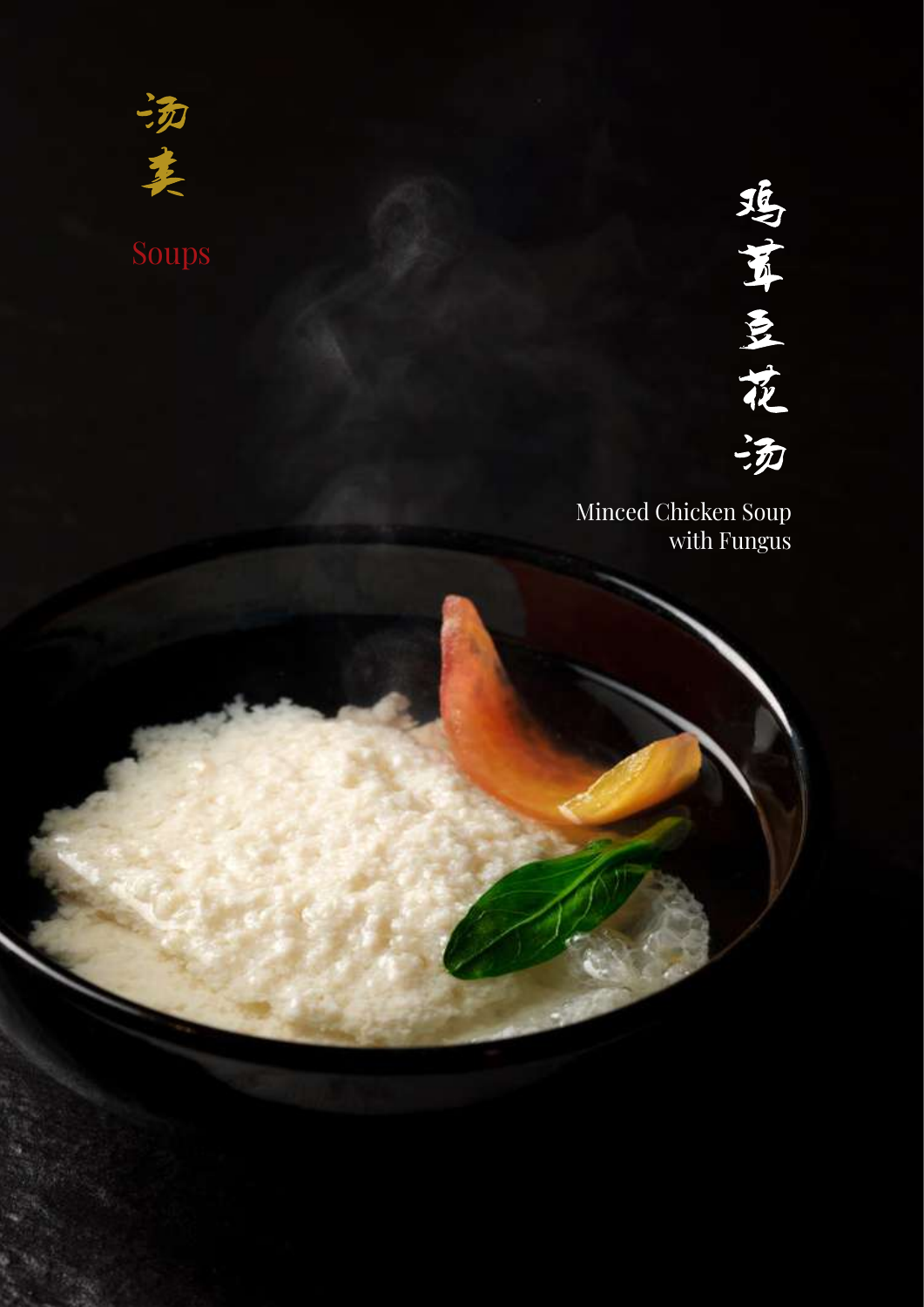

### Soups

|                                                                          | 每份 Per Order |
|--------------------------------------------------------------------------|--------------|
| 御品花胶汤<br>Double-boiled Fresh Fish Maw<br>in Imperial Consommé            | \$28         |
| 酸辣鱼鳔羹<br>Hot and Sour Fish Maw Soup                                      | \$20         |
| 海鲜八宝汤<br><b>Eight Treasures Seafood Soup</b>                             | \$12         |
| 松茸炖樱花鸡汤<br>Double-boiled Sakura Chicken Soup<br>with Matsutake Mushrooms | \$12         |
| 是日例汤<br>Double-boiled Soup of the Day                                    | \$10         |
| 四川酸辣汤<br>Sichuan Hot and Sour Soup                                       | \$10         |
| 鸡茸豆花汤<br>Minced Chicken Soup with Fungus                                 | \$10         |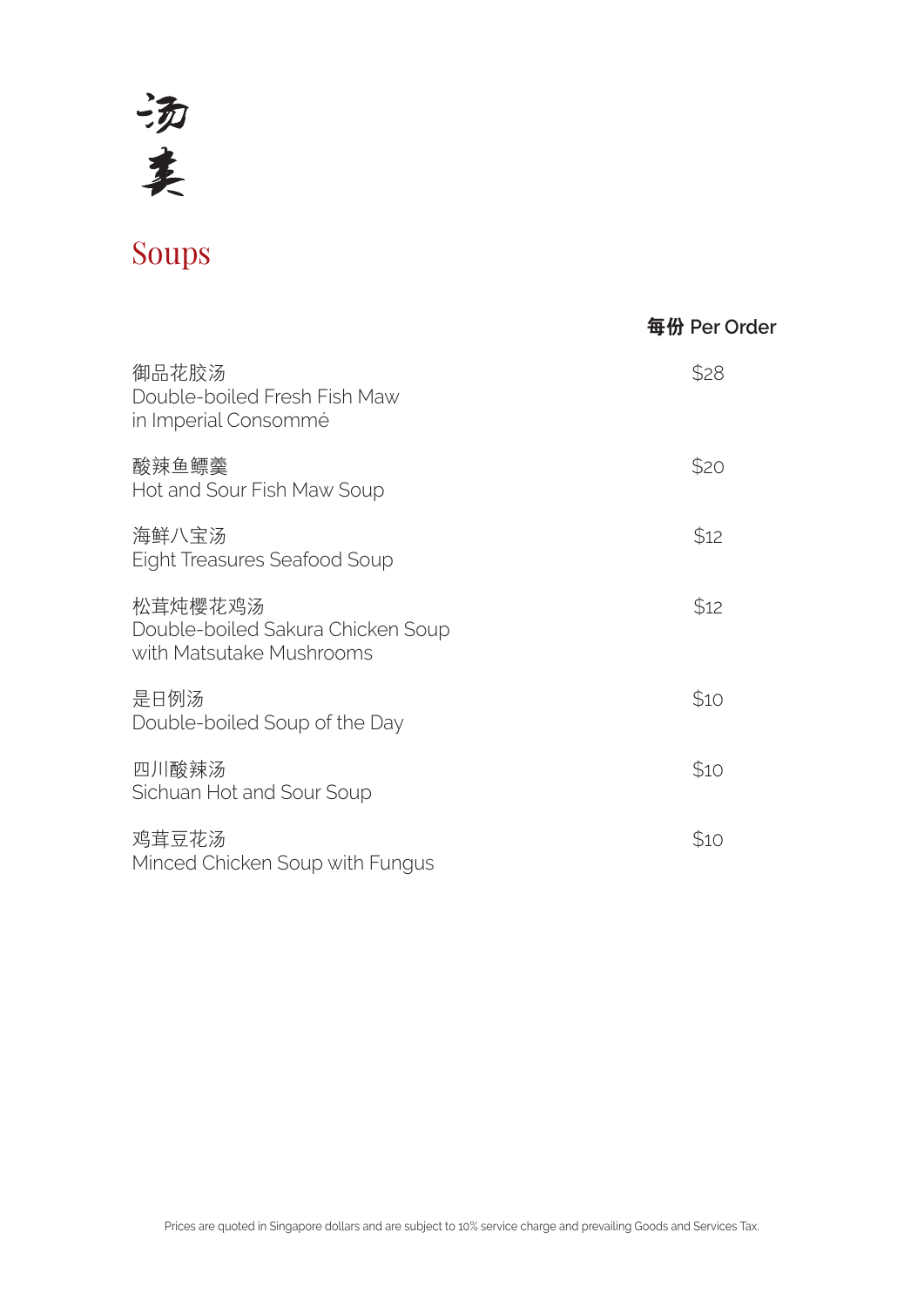

#### Live Seafood

|                                              | 每100克<br>Per 100gm |
|----------------------------------------------|--------------------|
| 本地龙虾<br>Local Lobster                        | \$16               |
| 红斑鱼<br>Red Garoupa                           | \$16               |
| 老虎斑<br><b>Tiger Garoupa</b>                  | \$16               |
| 笋壳鱼<br>Soon Hock                             | \$12               |
| 金目鲈<br>Sea Bass                              | \$10               |
| 活螃蟹(最少800克起)<br>"Live" Rock Crab (min 800gm) | \$8                |
| 尼罗红<br>Red Tilapia                           | \$8                |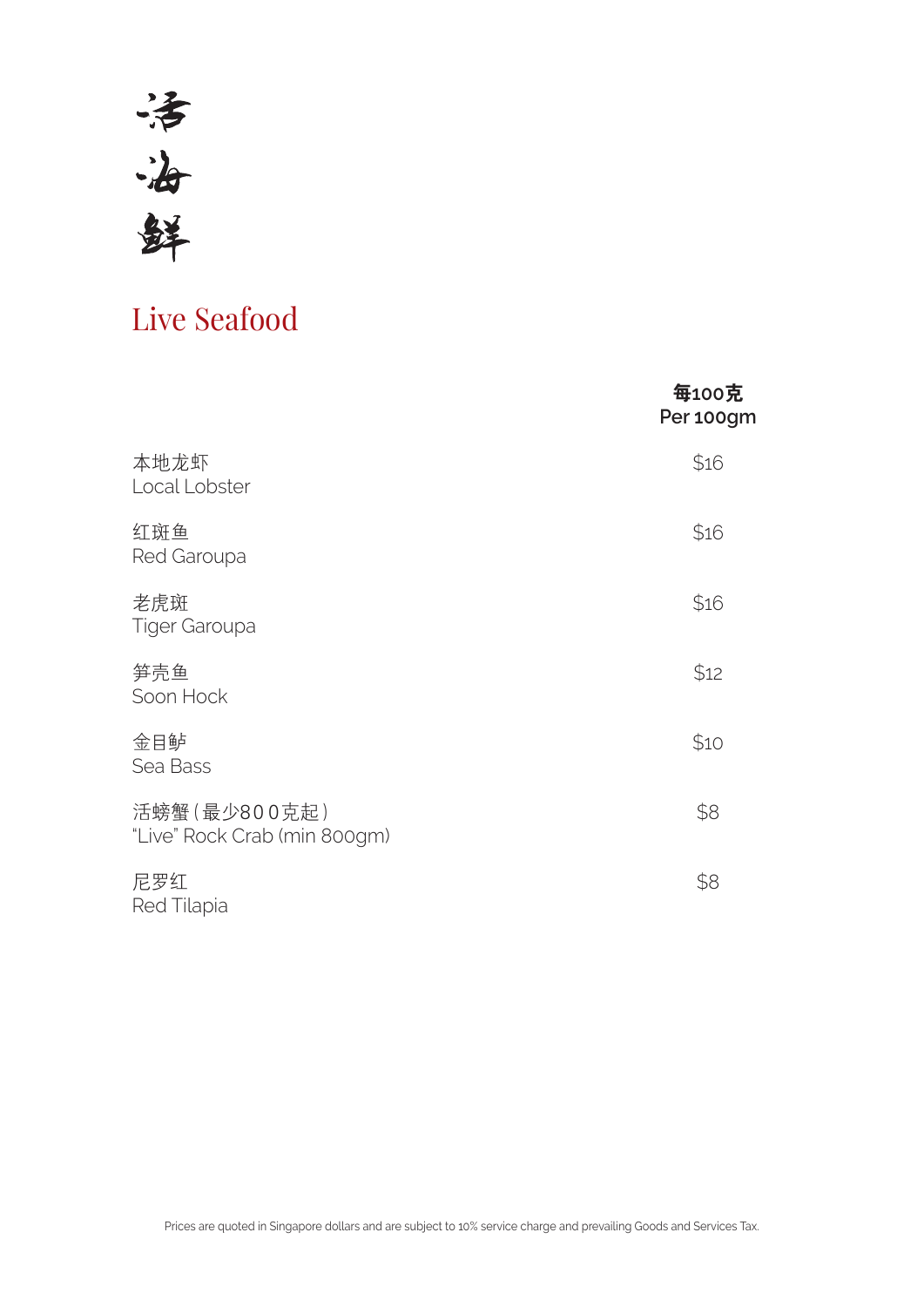

# 酸汤鱼片

Boiled Sliced Fish with Preserved Capsicum Sauce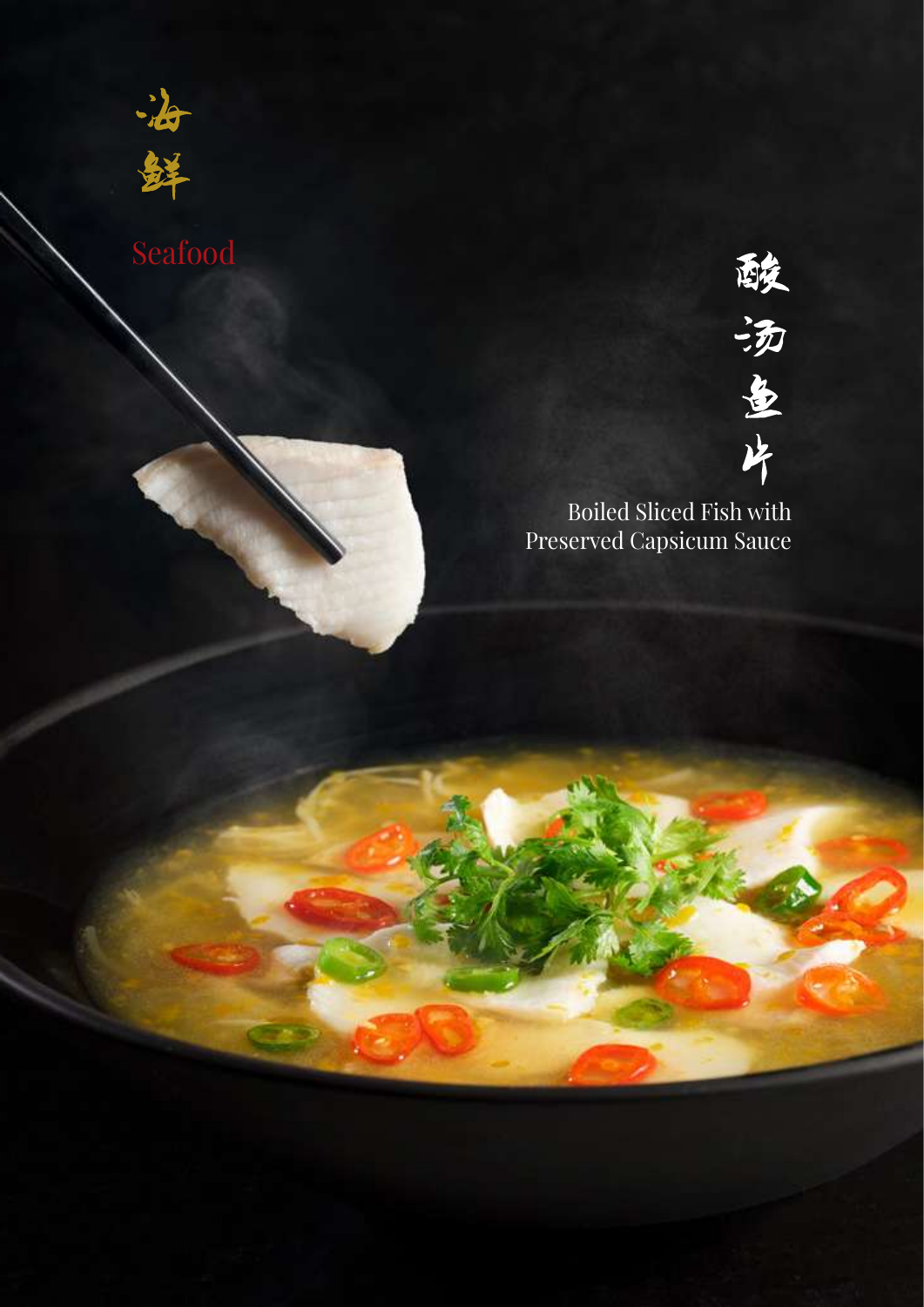

### Seafood

|                                                                         |        | 每份 Per Order |        |
|-------------------------------------------------------------------------|--------|--------------|--------|
| 回锅肉炒香辣螃蟹<br>Stir-fried Crab with Sliced Pork in Spicy Sauce             |        | \$68         |        |
| 铁板老干妈烤鱼<br>Baked Red Tilapia with Chilli and Bean Paste<br>on Hot Plate |        | \$45         |        |
|                                                                         |        | 每片 Per Piece |        |
| 鳕鱼双吃<br>Silver Cod in Two Styles                                        |        | \$18         |        |
| 剁椒银鳕鱼<br>Steamed Silver Cod with Preserved Minced Chilli                |        | \$18         |        |
| 香辣银鳕鱼<br>Silver Cod with Sichuan Chilli Bean Paste                      |        | \$18         |        |
|                                                                         | 小<br>S | 中<br>M       | 大<br>L |
| 西兰花炒带子<br>Stir-fried Scallops with Broccoli                             | \$36   | \$54         | \$72   |
| XO酱芦笋带子<br>Stir-fried Scallops and Asparagus with XO Sauce              | \$36   | \$54         | \$72   |
| 辣味三鲜<br>Spicy Seafood Combination (served with Buns)                    | \$32   | \$48         | \$64   |
| 酸汤鱼片<br>Boiled Sliced Fish with Preserved Capsicum Sauce                | \$28   | \$42         | \$56   |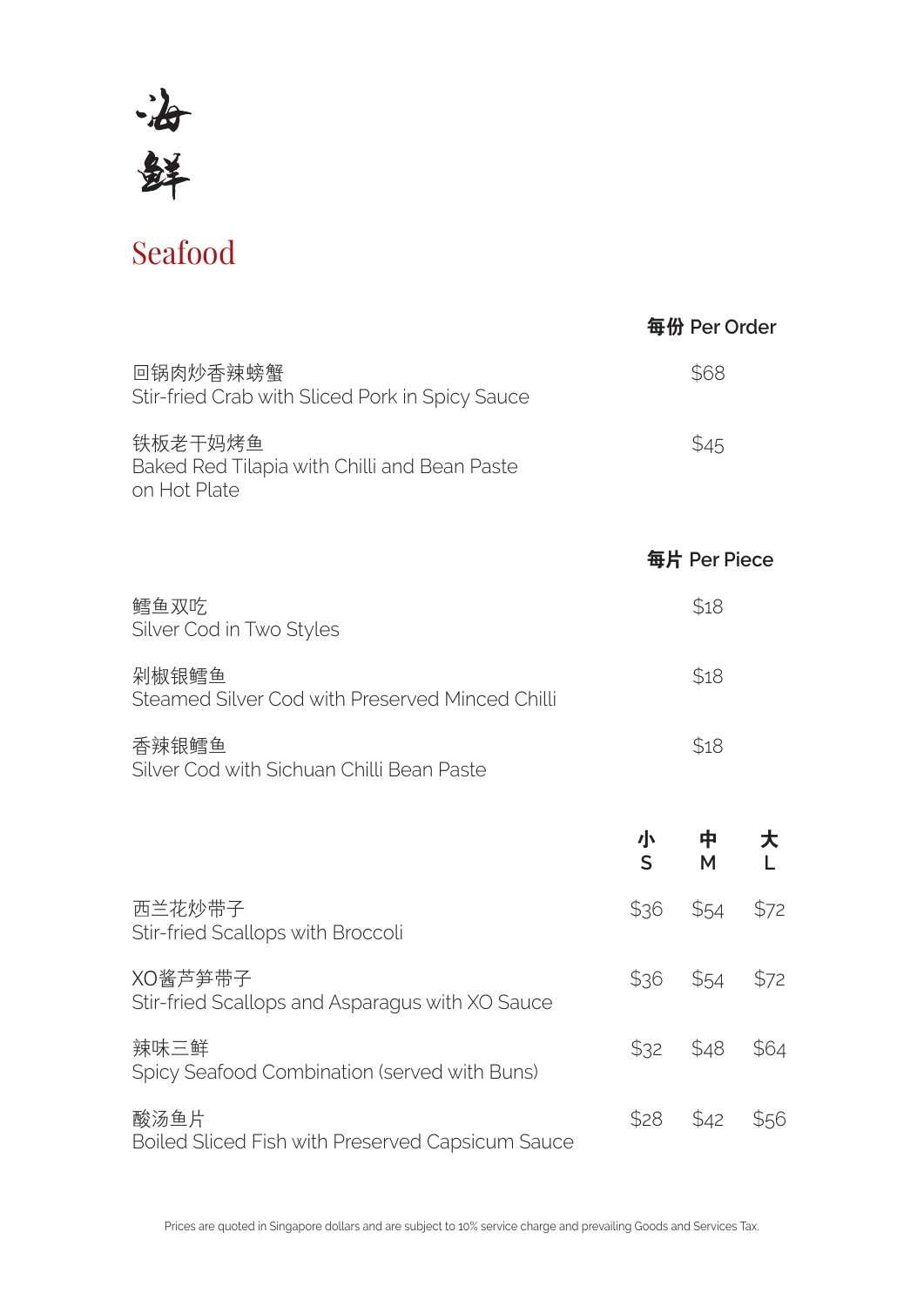

#### Seafood

|                                                                           | 小<br>S | 中<br>M | 大    |
|---------------------------------------------------------------------------|--------|--------|------|
| 辣子鳕鱼丁<br>"Chong Qing" Diced Cod with Dried Chilli                         | \$36   | \$54   | \$72 |
| 水煮鱼片<br>Boiled Sliced Fish in Sichuan Pepper Sauce                        | \$28   | \$42   | \$56 |
| 沸腾鱼<br>Boiled Sliced Fish with Spicy Chilli Oil                           | \$28   | \$42   | \$56 |
| 宫保龙凤球<br>Lobsters and Diced Chicken with Dried Chilli                     | \$28   | \$42   | \$56 |
| 铁板麻辣虾球<br>Spicy Prawns on Hot Plate                                       | \$26   | \$39   | \$52 |
| 家常大蒜鳝鱼<br><b>Stir-fried Eel with Minced Pork</b><br>in Sichuan Bean Paste | \$26   | \$39   | \$52 |
| 干烧虾球<br>Prawns in Sichuan Style                                           | \$26   | \$39   | \$52 |
| 日式虾球<br>Prawns in Wasabi Sauce                                            | \$26   | \$39   | \$52 |
| 鱼香虾球<br>Prawns with Minced Garlic and Chilli Sauce                        | \$26   | \$39   | \$52 |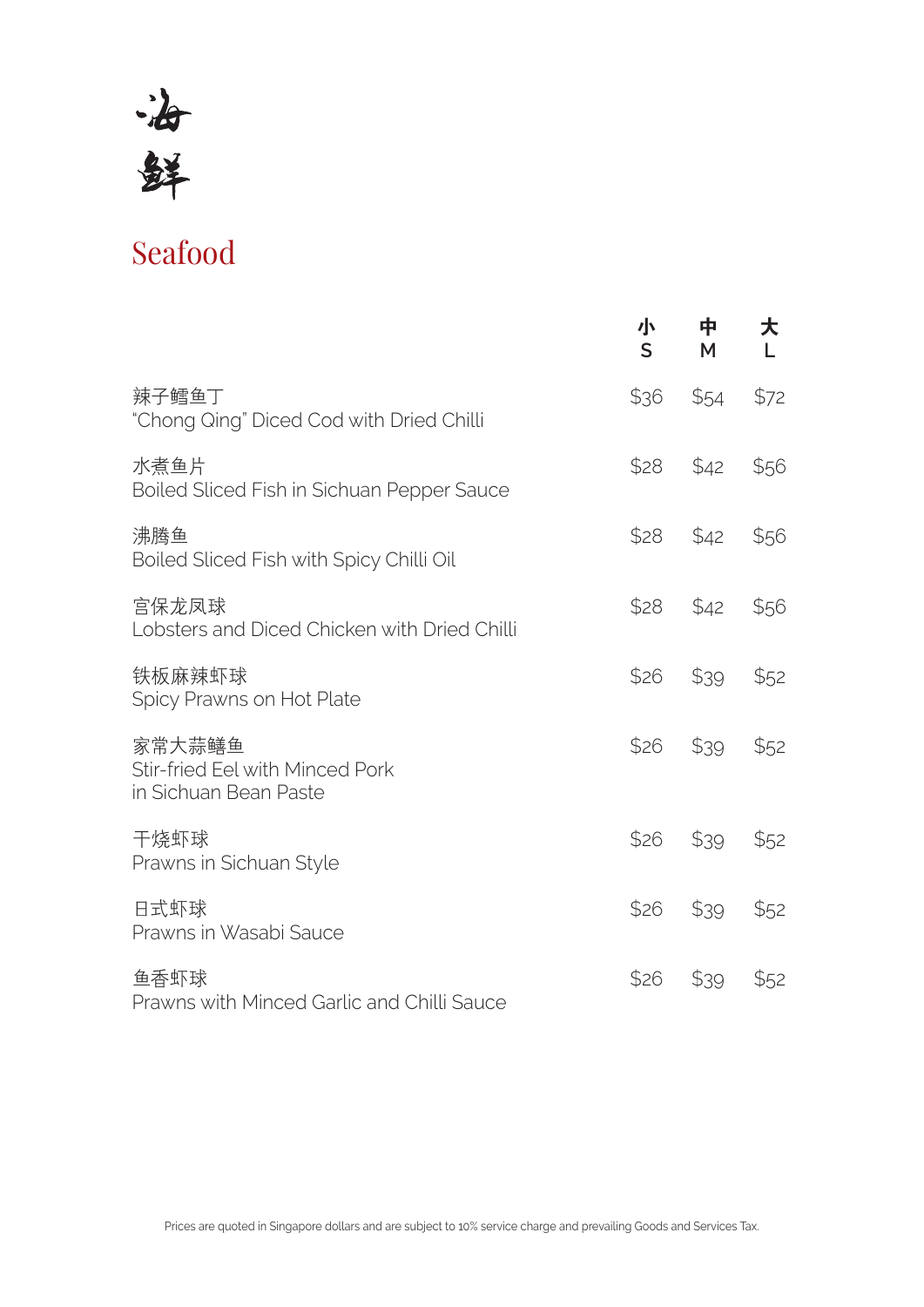## 肉美

#### Meat

|                                                           |            | 每个 Per Piece<br>最少2个 min 2 pieces |
|-----------------------------------------------------------|------------|-----------------------------------|
| 干锅田鸡<br>Stir-fried Frog with Chilli and Peppercorn        |            | \$19                              |
| 泡椒田鸡<br>"Live" Frog with Preserved Chilli and Chilli Padi |            | \$19                              |
|                                                           |            | 每份 Per Order                      |
| 栗子冬菇焖元蹄<br><b>Braised Pork Knuckle with Chestnuts</b>     |            | \$32                              |
| 京烤排骨<br>Braised Spare Ribs with Chinese Black Vinegar     |            | \$15                              |
| 东坡肉<br>Braised Pork Belly with Homemade Brown Sauce       |            | \$15                              |
|                                                           | 半只<br>Half | 一只<br>Whole                       |
| 脆皮烧鸡<br>Crispy Roast Chicken                              | \$24       | \$46                              |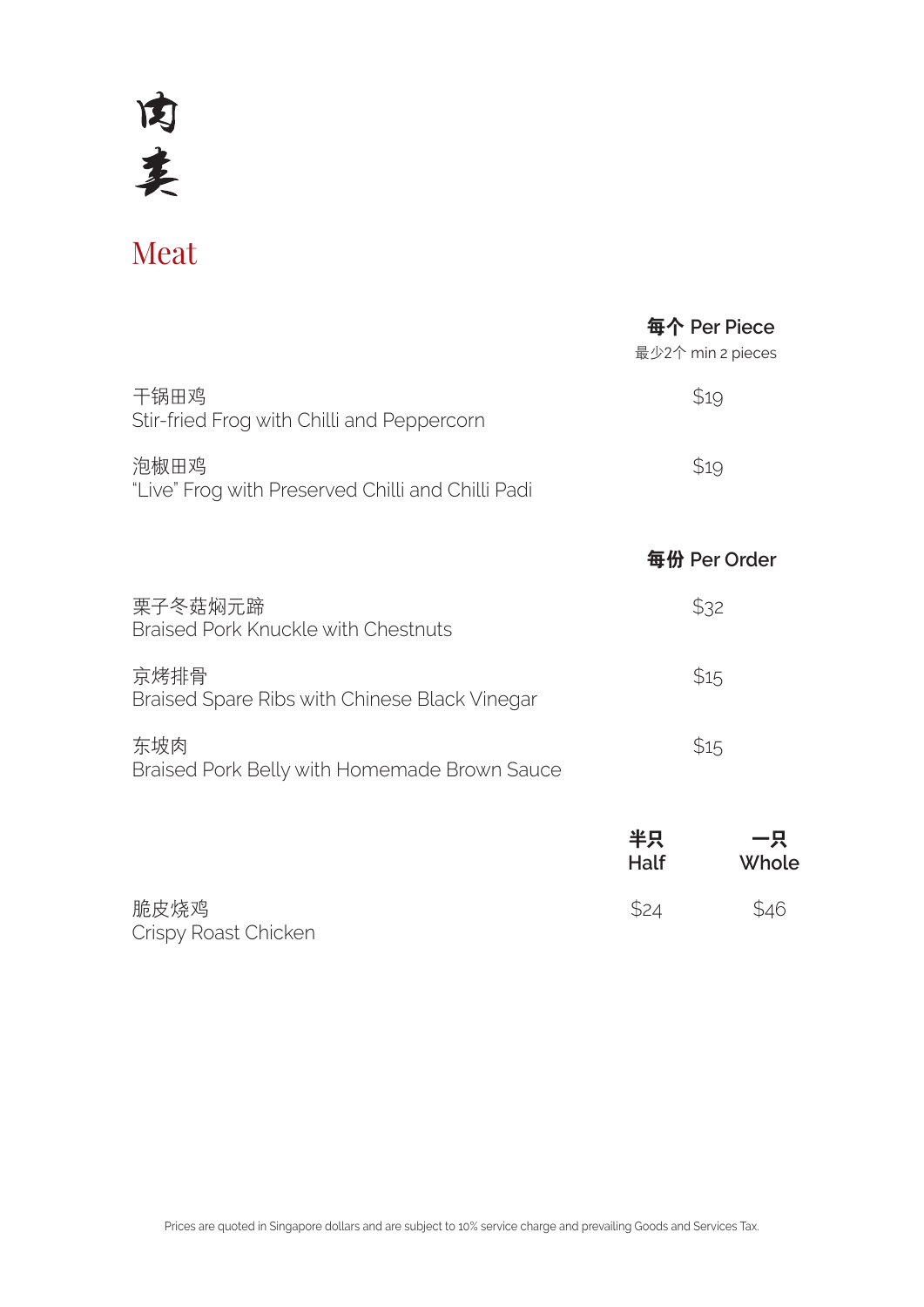## 肉类

#### Meat

|                                                           | 小<br>S | 中<br>M | 大    |
|-----------------------------------------------------------|--------|--------|------|
| 铁钣牛柳<br>Marinated Spicy Beef on Hot Plate                 | \$32   | \$48   | \$64 |
| 水煮牛肉<br>Boiled Sliced Beef in Sichuan Pepper Sauce        | \$26   | \$39   | \$52 |
| 黑椒牛柳粒<br>Stir-fried Diced Beef in Black Pepper Sauce      | \$26   | \$39   | \$52 |
| 青椒牛肉丝<br>Stir-fried Shredded Beef with Green Chilli       | \$24   | \$36   | \$48 |
| 重庆辣子鸡<br>"Chong Qing" Diced Chicken with Dried Chilli     | \$24   | \$36   | \$48 |
| 樱桃肉<br><b>Braised Pork Belly with Honey Sauce</b>         | \$22   | \$33   | \$44 |
| 宫保腰果鸡丁<br>Diced Chicken with Dried Chilli and Cashew Nuts | \$22   | \$33   | \$44 |
| 天府小香鸡<br>Stir-Fried Diced Chicken in Sichuan Style        | \$22   | \$33   | \$44 |
| 回锅肉<br>Stir-fried Sliced Pork with Leek in Spicy Sauce    | \$22   | \$33   | \$44 |
| 鱼香肉丝<br>Shredded Pork with Minced Garlic and Chilli Sauce | \$20   | \$30   | \$40 |
| 榨菜肉丝<br>Shredded Pork with Sichuan Vegetables             | \$20   | \$30   | \$40 |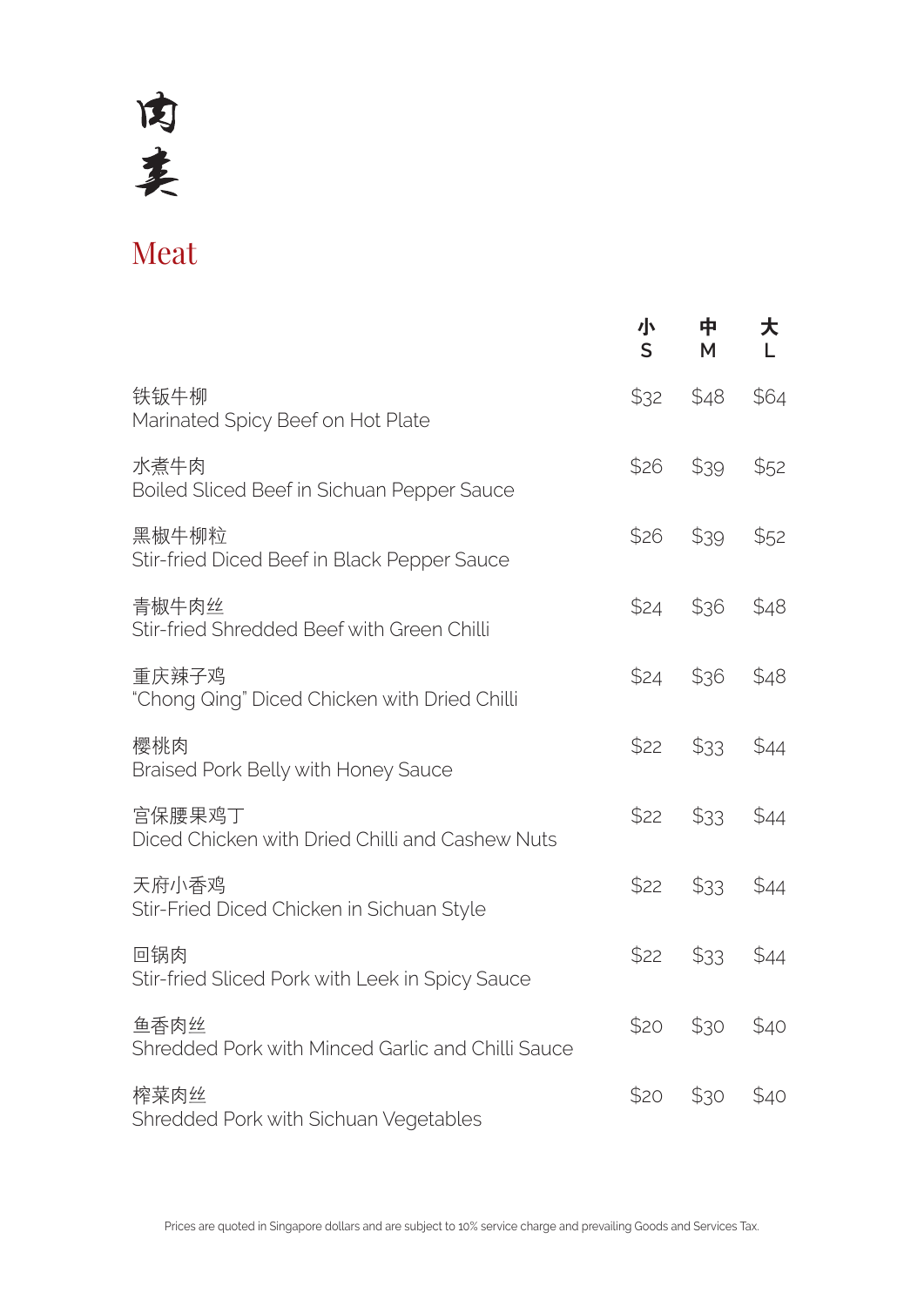



Bean Curd in Spicy Minced Meat Sauce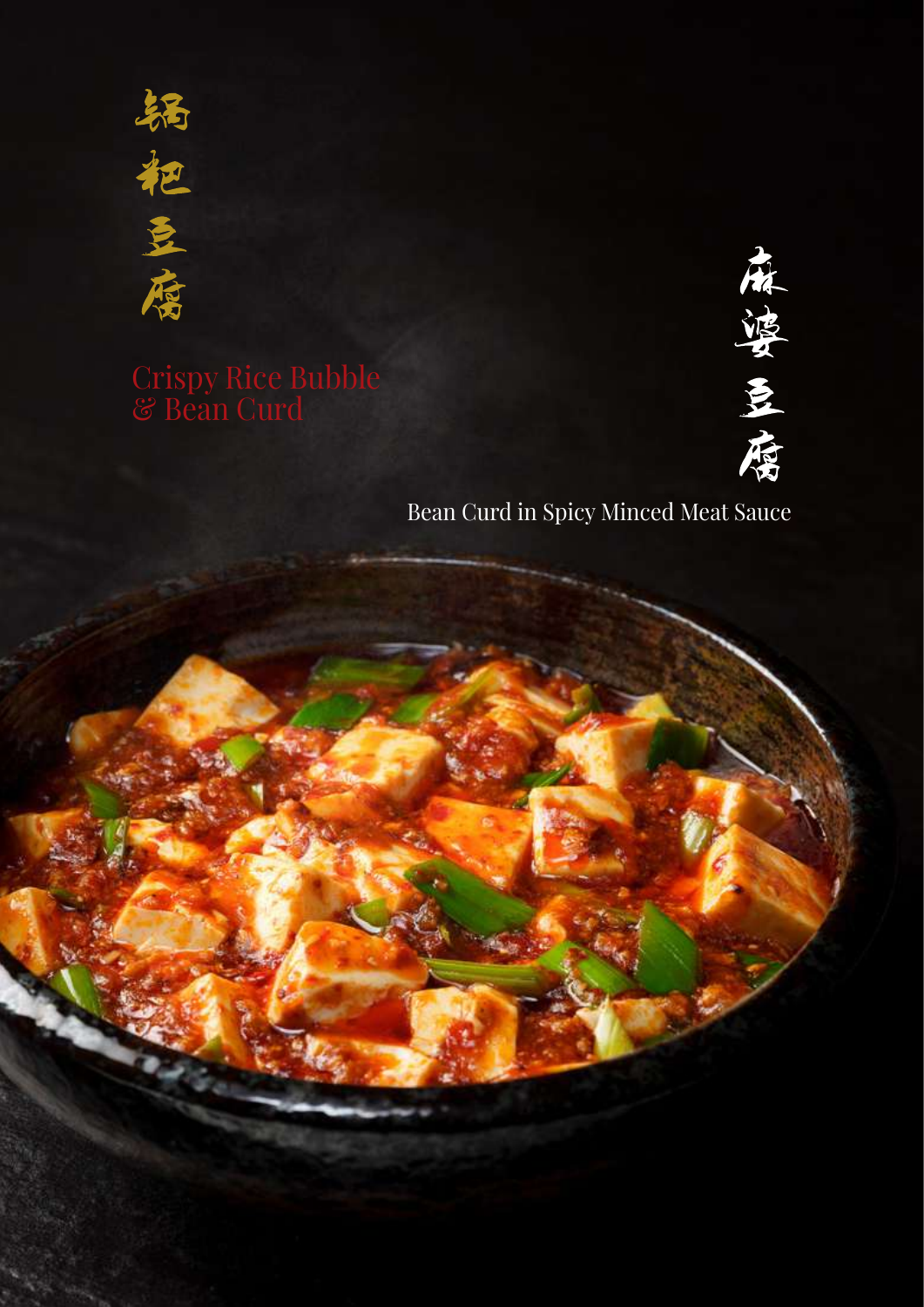# 锅把豆腐

#### Crispy Rice Bubble & Bean Curd

|                                                                         | 小<br>S | 中<br>M | 大    |
|-------------------------------------------------------------------------|--------|--------|------|
| 锅粑海鲜<br><b>Braised Seafood with Crispy Rice Bubble</b>                  | \$26   | \$39   | \$52 |
| 海鲜豆腐煲<br>Braised Seafood Bean Curd served in Claypot                    | \$26   | \$39   | \$52 |
| 干贝碧菠豆腐<br>Braised Homemade Bean Curd with Spinach<br>and Dried Scallops | \$24   | \$36   | \$48 |
| 锅粑肉片<br>Braised Sliced Pork with Crispy Rice Bubble                     | \$22   | \$33   | \$44 |
| 麻婆豆腐<br>Bean Curd in Spicy Minced Meat Sauce                            | \$18   | \$27   | \$36 |
| 真假豆腐<br>Steamed Bean Curd and Egg White<br>with Minced Chicken          | \$18   | \$27   | \$36 |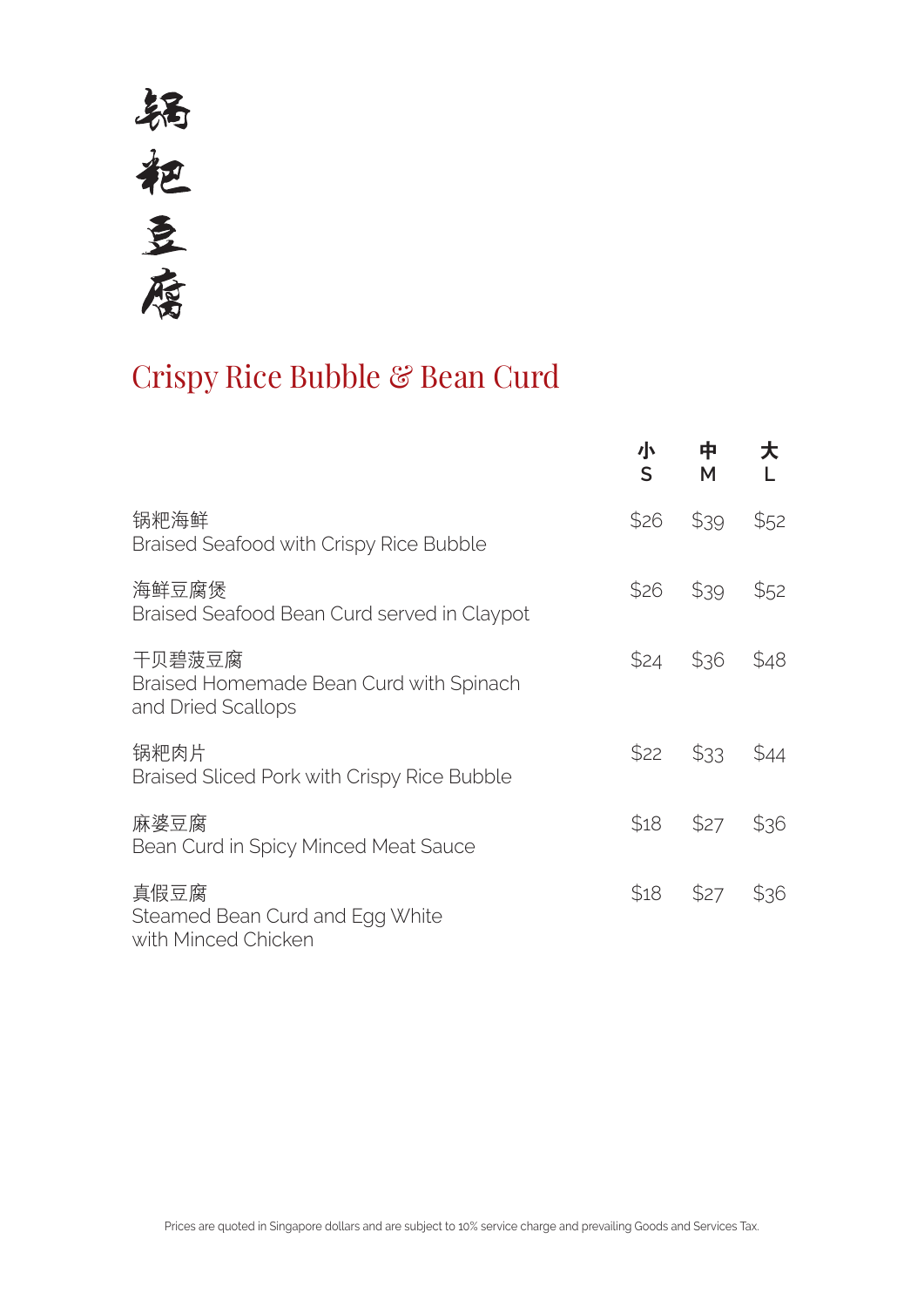

砂锅垃圾菜

Fried Wa Wa Vegetables with Sliced Meat and Chilli Padi in Claypot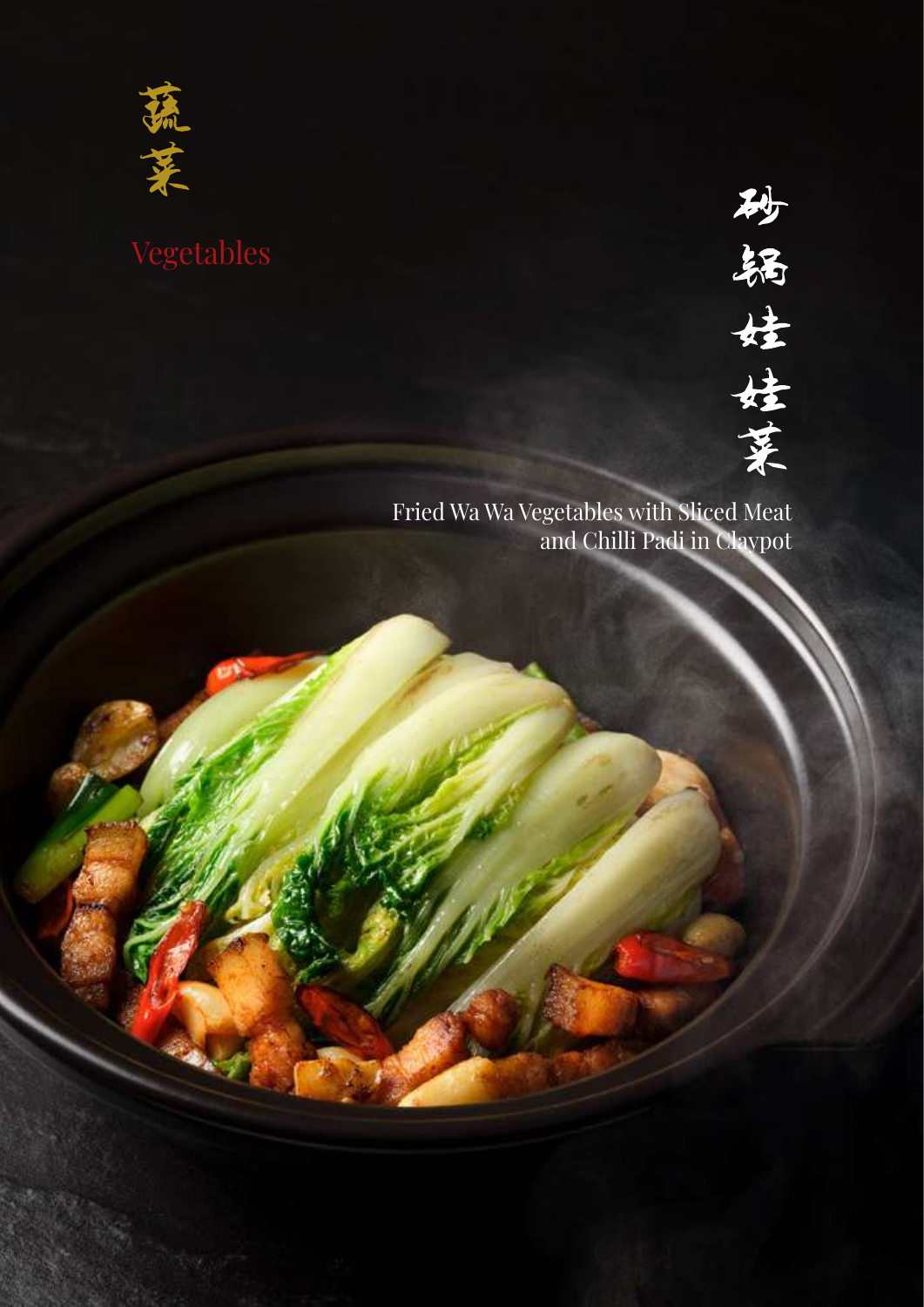

## Vegetables

|                                                                                | 小<br>S | 中<br>M      | 大    |
|--------------------------------------------------------------------------------|--------|-------------|------|
| 砂锅娃娃菜<br>Fried Wa Wa Vegetables with Sliced Meat<br>and Chilli Padi in Claypot |        | $$24$ $$36$ | \$48 |
| 蒜茸芦笋<br>Stir-fried Asparagus with Garlic                                       | \$22   | \$33        | \$44 |
| 鱼皮浓汤苋菜<br>Chinese Spinach and Crispy Fish Skin<br>in Superior Stock            | \$22   | \$33        | \$44 |
| 北菇扒时蔬<br><b>Braised Black Mushrooms</b><br>with Seasonal Vegetables            | \$20   | \$30        | \$40 |
| 干煸四季豆<br>Stir-fried French Beans with Minced Meat                              | \$16   | \$24        | \$32 |
| 青椒土豆丝<br>Stir-fried Shredded Potato and Green Chilli                           | \$16   | \$24        | \$32 |
| 蚝皇芥兰<br>Hong Kong Kai Lan in Oyster Sauce                                      | \$16   | \$24        | \$32 |
| 干煸苦瓜<br>Stir-fried Bitter Gourd with Bean Paste                                | \$16   | \$24        | \$32 |
| 鱼香茄子<br>Eggplant with Minced Meat in Chilli<br>and Garlic Sauce                | \$16   | \$24        | \$32 |
| 蒜茸炒时蔬<br>Stir-fried Seasonal Vegetable with Garlic                             | \$16   | \$24        | \$32 |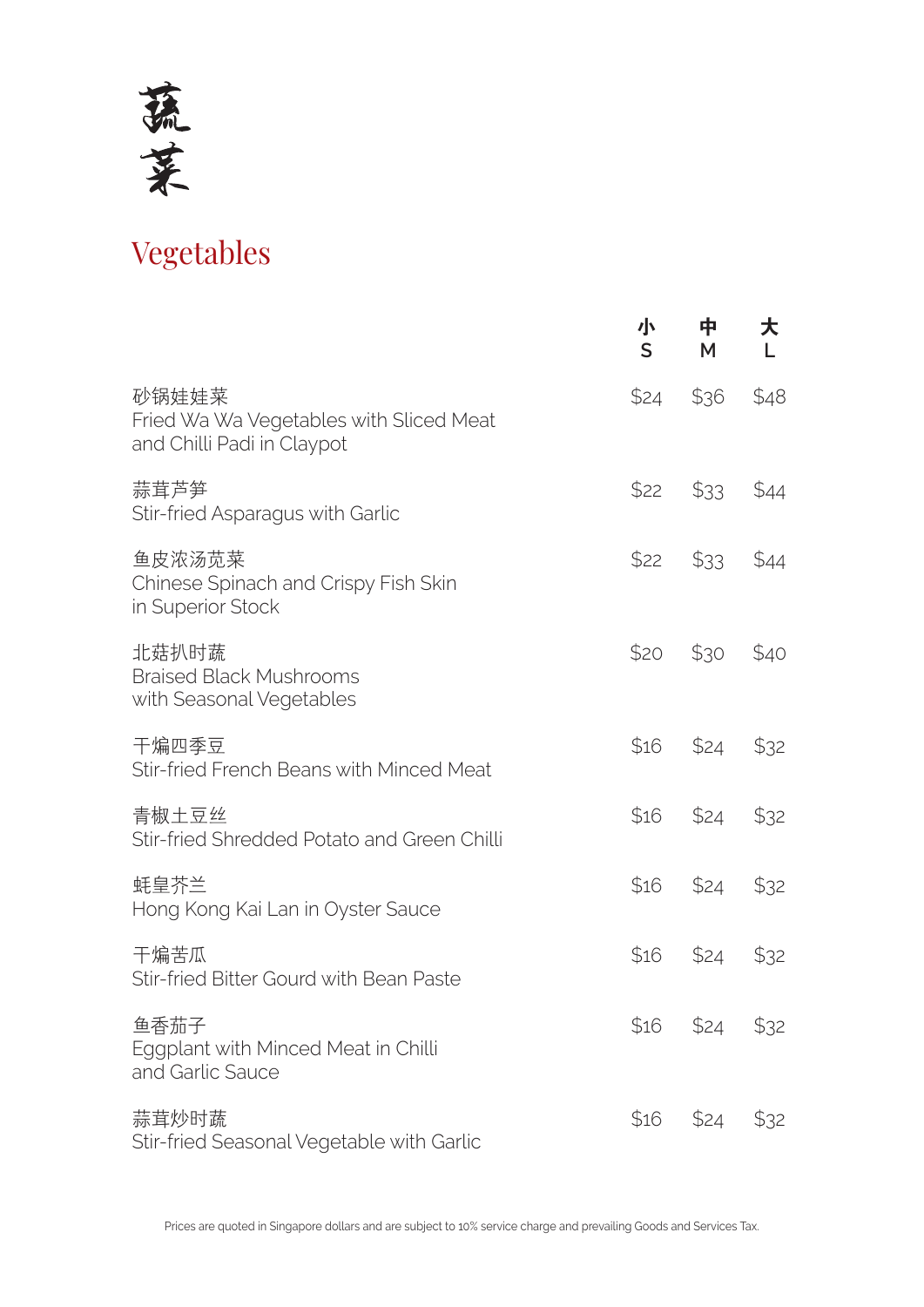





Spicy Noodles and Bean Curd with Sichuan Pepper Sauce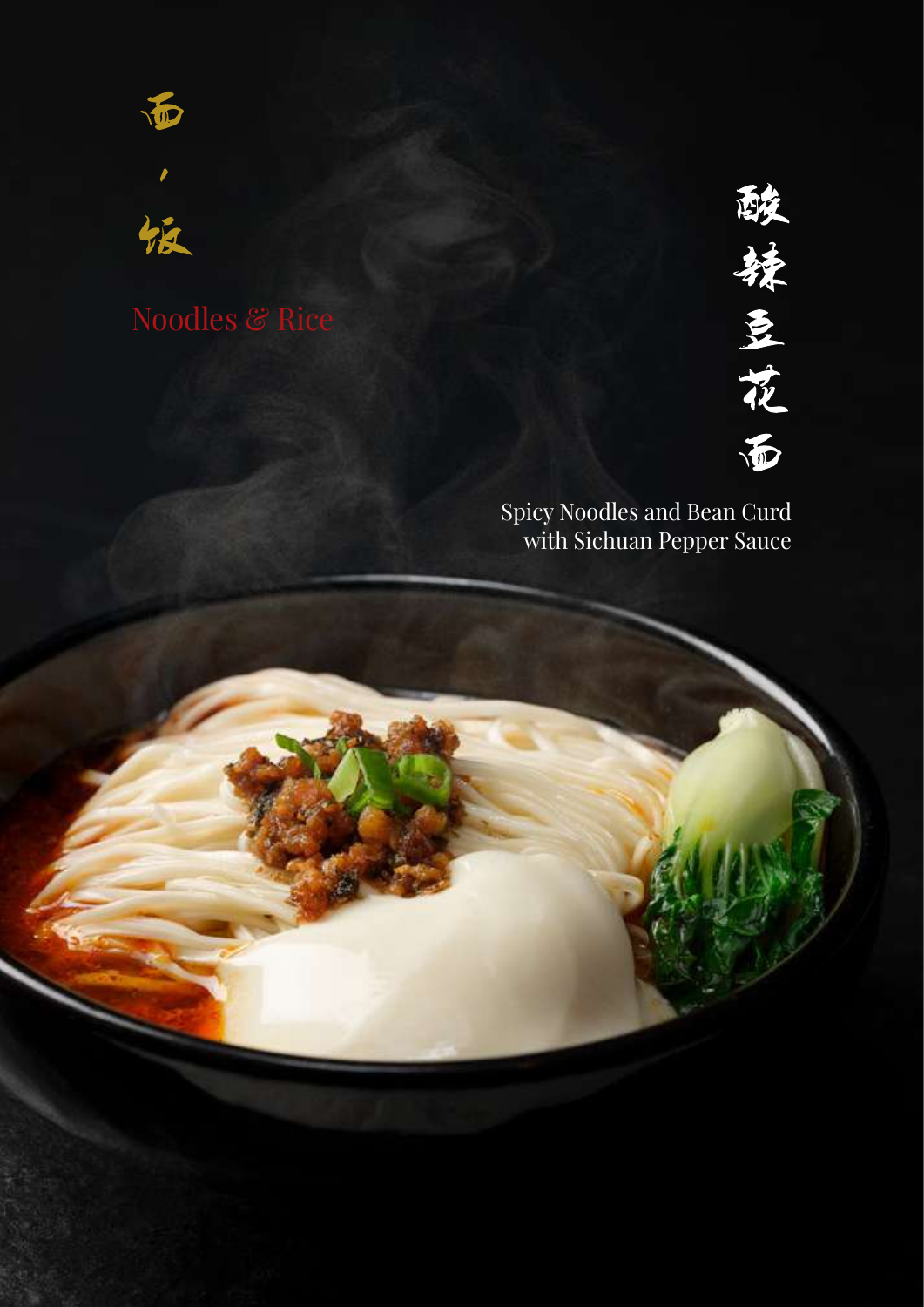

面,饭

#### **Noodles & Rice**

|                                                                                 | 每份 Per Order |
|---------------------------------------------------------------------------------|--------------|
| 酸辣豆花面<br>Spicy Noodles and Bean Curd<br>with Sichuan Pepper Sauce               | \$8          |
| 葱油面<br>Sichuan Noodles with Onion Sauce                                         | \$8          |
| 四川炸酱面<br>Sichuan Minced Meat Noodles                                            | \$8          |
| 四川担担面<br>Sichuan Dan Dan Noodles                                                | \$8          |
| 四川刀削面(京酱/红油)<br>Sichuan Knife-shredded Noodles with Bean Paste<br>or Chilli Oil | \$8          |
| 四川牛肉面<br>Sichuan Beef Noodles                                                   | \$8          |
| 四川酸辣粉丝<br>Hot and Sour Vermicelli                                               | \$8          |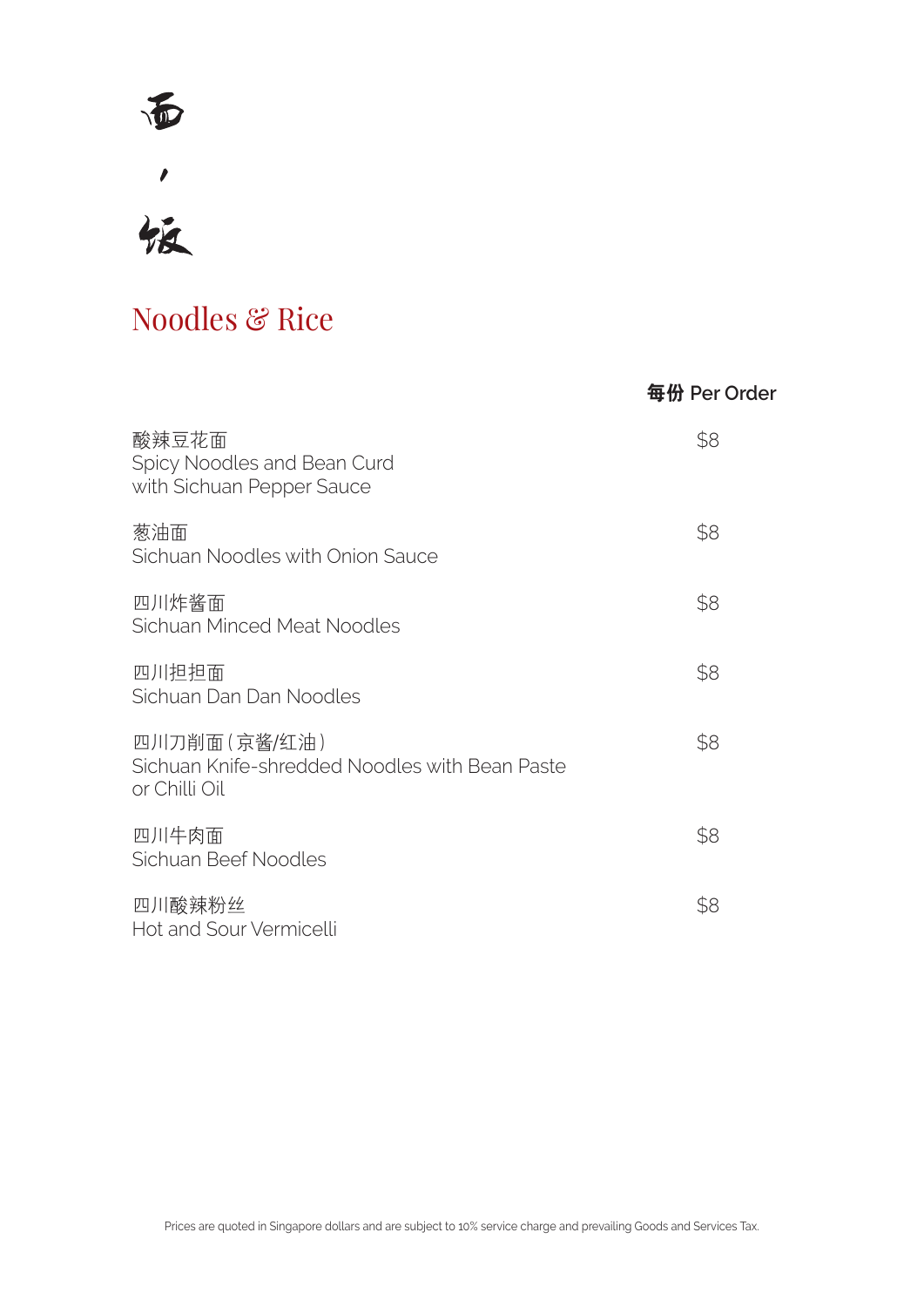面,饭

#### **Noodles & Rice**

|                                                                           | 小<br>S | 中<br>M | 大    |
|---------------------------------------------------------------------------|--------|--------|------|
| 蟹肉炒面线<br>Stir-fried "Mee Sua" with Crab Meat                              | \$24   | \$36   | \$48 |
| 瑶柱蟹肉蛋白炒饭<br>Fried Rice with Conpoy, Crab Meat<br>and Egg White            | \$24   | \$36   | \$48 |
| 干烧伊面<br><b>Braised Ee Fu Noodles</b>                                      | \$24   | \$36   | \$48 |
| 特色肉丝炒刀削面<br>Fried Knife-shredded Noodles with Shredded Meat<br>and Prawns | \$20   | \$30   | \$40 |
| 咸鱼鸡粒炒饭<br>Fried Rice with Salted Fish and Diced Chicken                   | \$20   | \$30   | \$40 |
| 杨州炒饭<br>Yangzhou Fried Rice                                               | \$20   | \$30   | \$40 |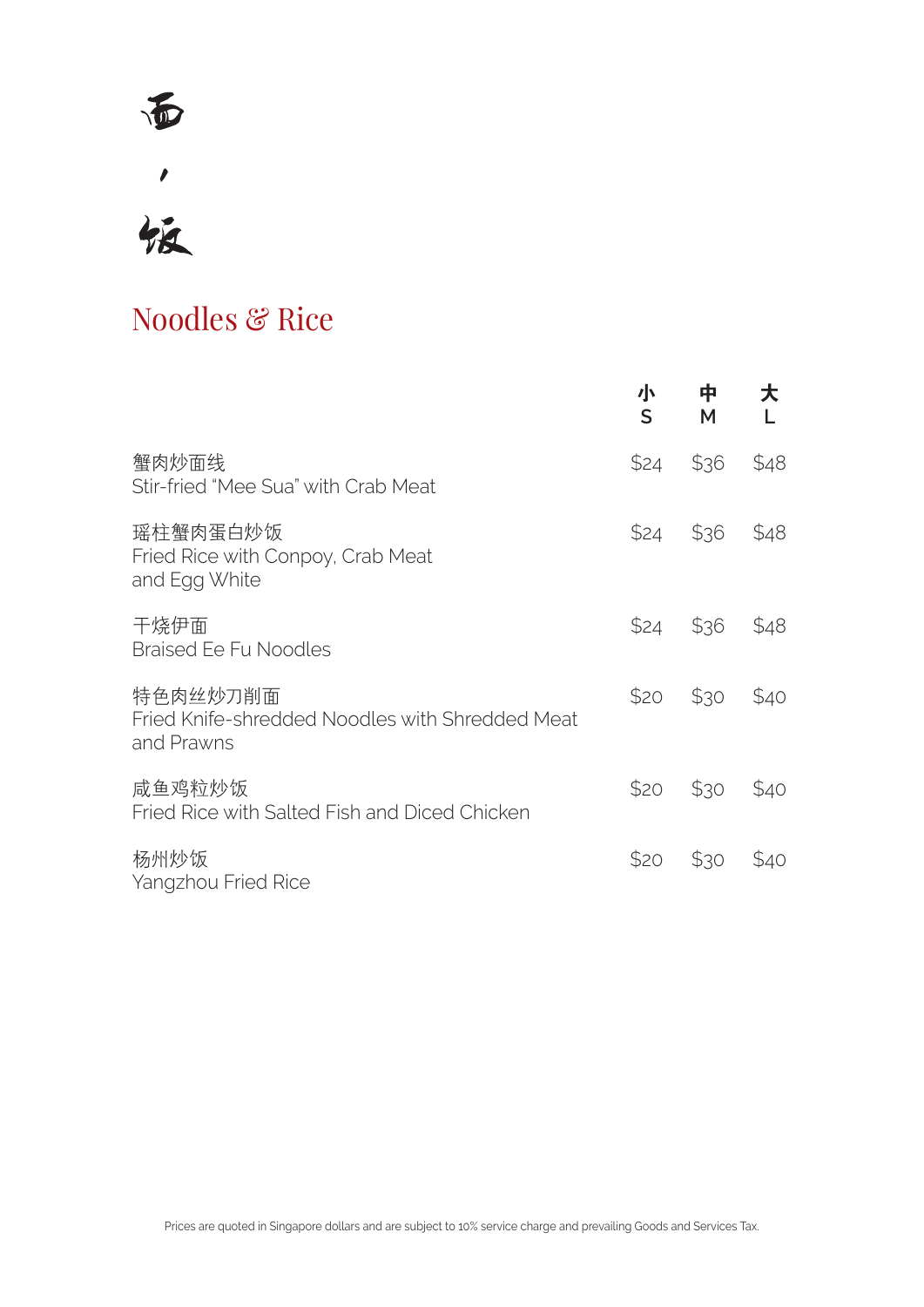



Steamed Mushroom Bun with Minced Chicken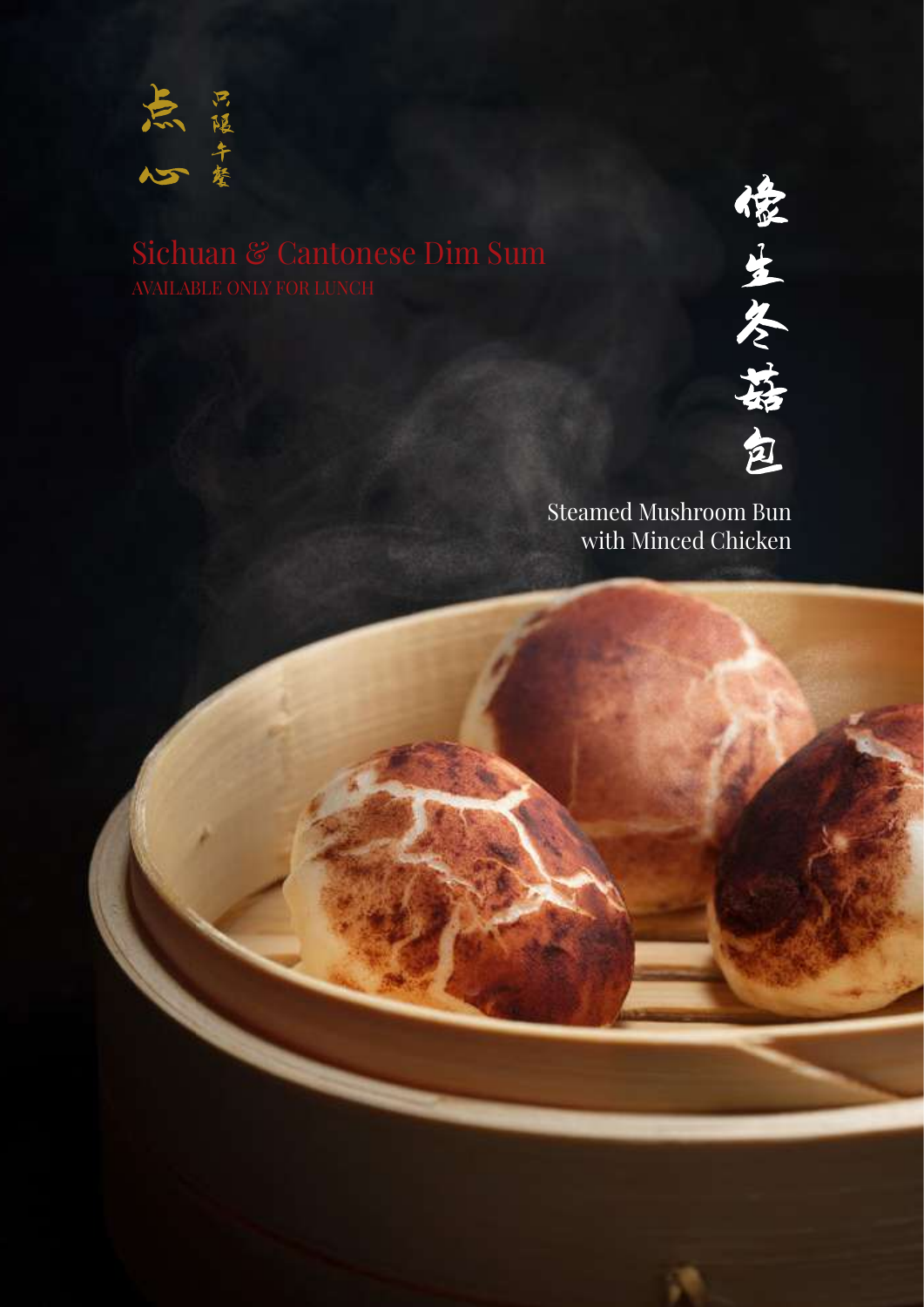

#### Sichuan & Cantonese Dim Sum AVAILABLE ONLY FOR LUNCH

| 蟹肉小笼包<br>Steamed Minced Meat Dumpling and Crab Meat<br>in Superior Broth | \$7<br>3个 3 pieces |
|--------------------------------------------------------------------------|--------------------|
| 鱼仔石榴饺<br>Steamed Pomegranate-shaped Dumpling with Prawns<br>and Fish Roe | \$6<br>3个 3 pieces |
| 冰花锅贴<br>Pan-fried Minced Meat Dumpling with Chives                       | \$6<br>4个 4 pieces |
| 水晶虾饺<br><b>Steamed Crystal Prawn Dumpling</b>                            | \$6<br>3个 3 pieces |
| 鲜虾蒸烧卖<br><b>Steamed "Siew Mai" with Prawns</b>                           | \$6<br>4个 4 pieces |
| 香煎蟹柳卷<br>Pan-fried Crab Roll with Prawns and Minced Pork                 | \$6<br>3个 3 pieces |
| 酸辣抄手<br>Minced Meat Dumpling in Sour and Spicy Stock                     | \$6<br>4个 4 pieces |
| 钟水饺<br>Minced Meat Dumpling in Chilli Oil                                | \$6<br>4个 4 pieces |
| 像生冬菇包<br>Steamed Mushroom Bun with Minced Chicken                        | \$5<br>3个 3 pieces |
| 迷你黄金饼<br>Pan-fried Mini Pancake with Crispy Chicken Floss                | \$5<br>3个 3 pieces |

 每份 **Per Order**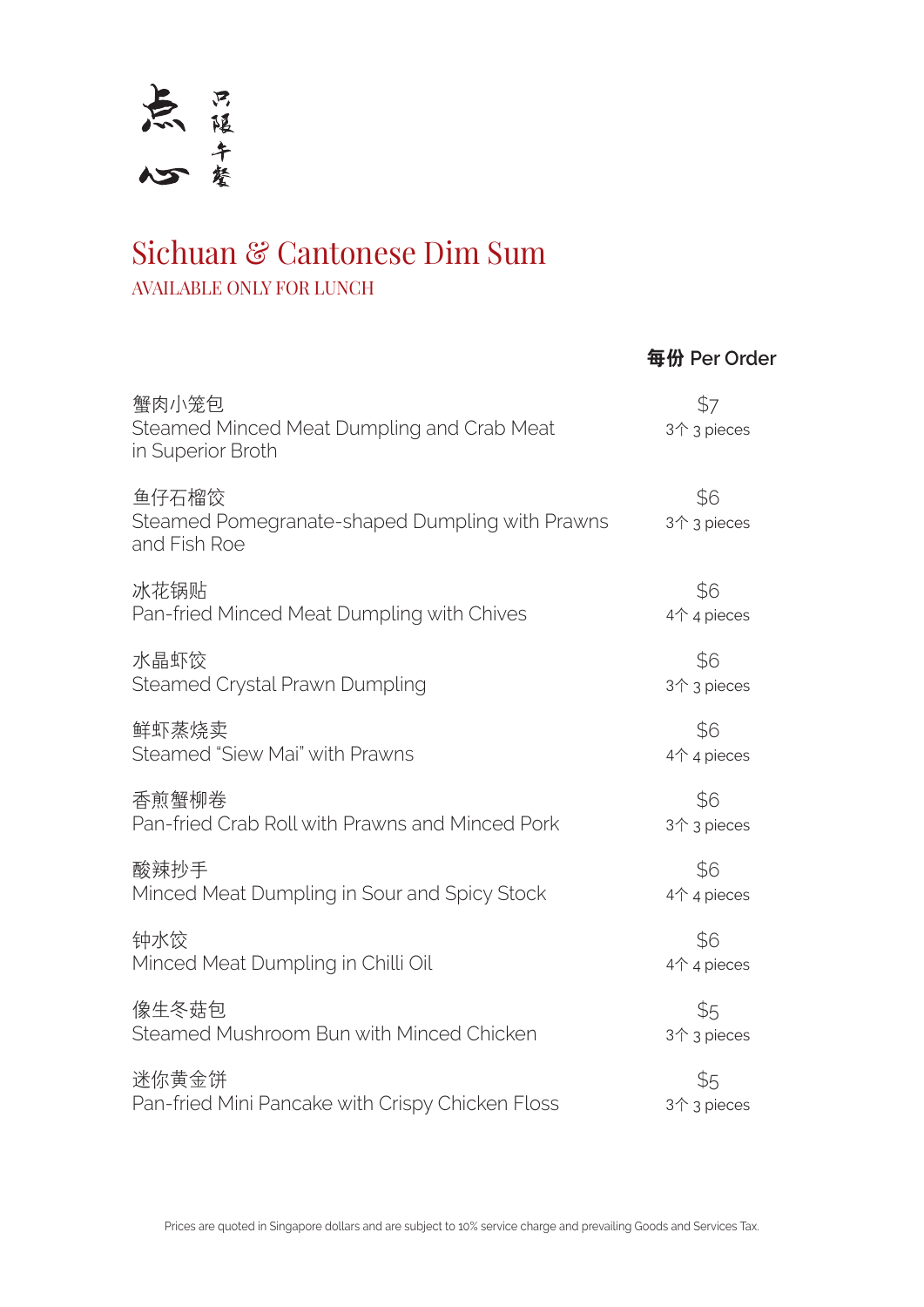

#### Sichuan & Cantonese Dim Sum AVAILABLE ONLY FOR LUNCH

北方水饺 いっちょう いっちょう しゅうしょう いっちょう いちのし いちのし いちのし ふくしょう いちのし いちのし しんしゃ いちのし しんしゃ しんしゃ しんしゃ しんしゃ しんしゃ Steamed Minced Meat Dumpling and a metal and the 4个 4 pieces 蜜汁叉烧包 あいしゃ ちょうしゃ しゅうしゃ おおし おおし いちのみ いちのみ いちのみ あいしゃ かいしゃ おおし かいしゃ Steamed Barbecue Pork Bun 3个 3 pieces 叶儿粑 いっちょう ちょうしょう しゅうしょう しゅうしょう いちのみ いちのみ いちのみ いちのみ かいしょう Minced Meat Glutinous Rice Dumpling and the state of 3个 3 pieces wrapped in Banana Leaf 豉汁蒸排骨 \$5 Steamed Spare Ribs with Bean Paste 香芋糯米卷 \$5 Steamed Glutinous Rice Roll with Yam 30 and 3个 3 pieces **皮蛋瘦肉粥 あまつ あまつ あまつ しょうしょう しょうしょう** あまつ ようしょう Congee with Century Egg and Pork XO酱煎萝卜糕 \$5 Pan-fried Carrot Cake with XO Sauce 3个 3 pieces 广式凤爪 \$5 Steamed Chicken Feet in Cantonese Style 芝麻煎包 \$5 Pan-fried Minced Meat Bun with Sesame 3个 3 pieces 麻辣豆花 いっきょう しゅうしゃ しゅうしゃ いっちゅう いちゅうしゃ いちゅうしゃ いちのし いちのし あいしゃ

 每份 **Per Order**

Bean Curd with Sichuan Chilli and Pepper Sauce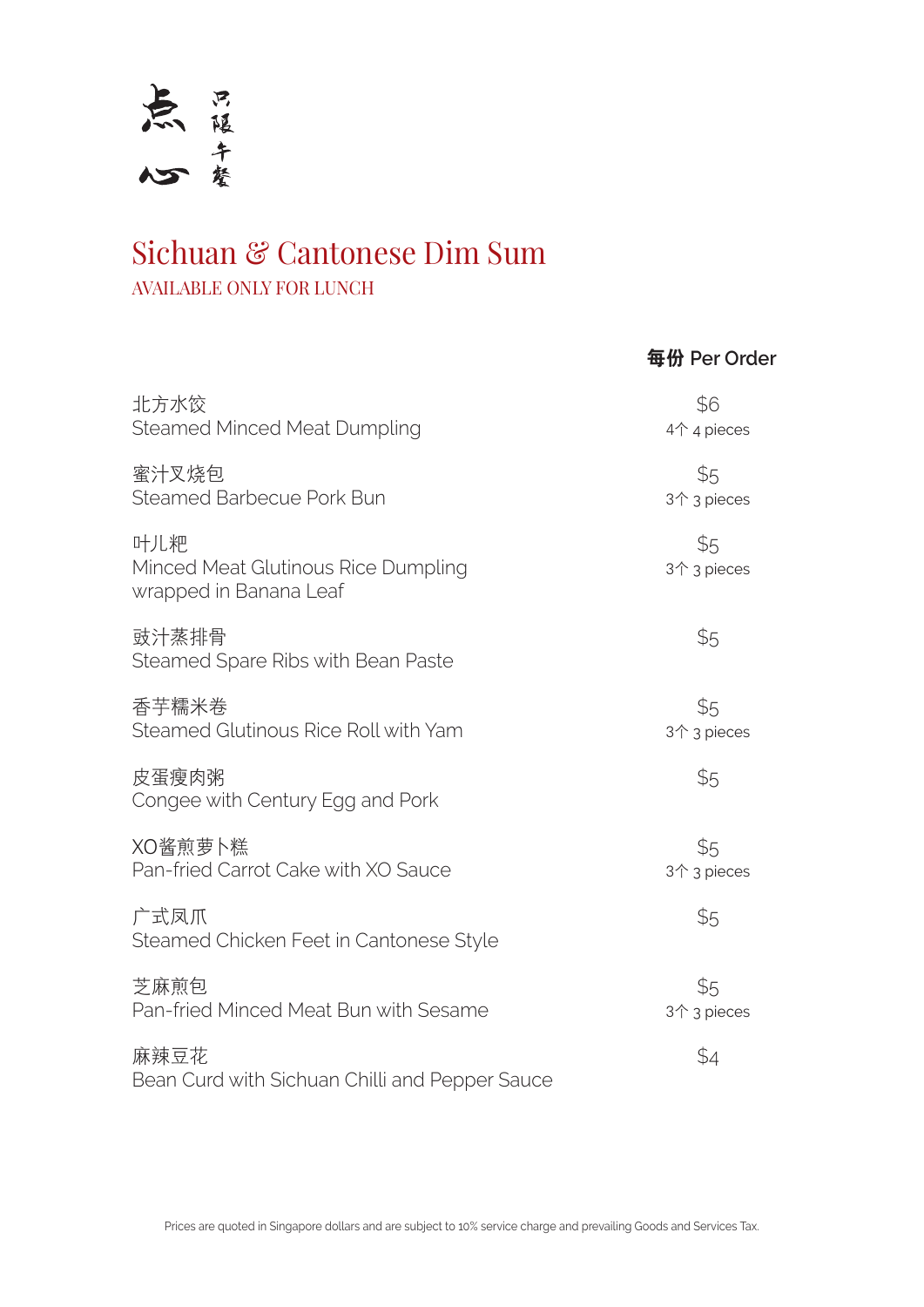

各酥甜艳把

Sichuan Glutinous Pancake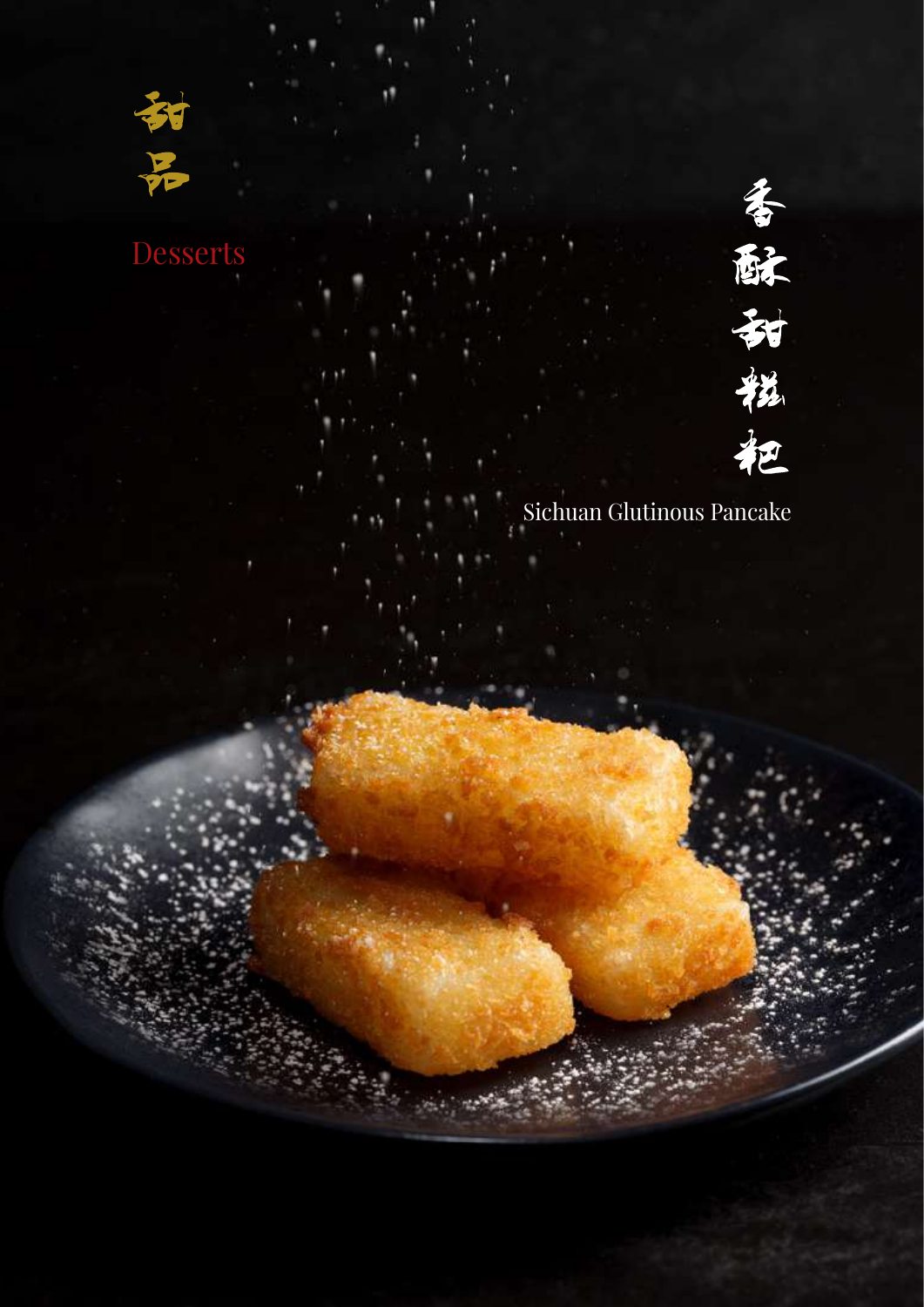

#### **Desserts**

 每份 **Per Order**

| 冰糖燕窝<br>Double-boiled Bird's Nest with Rock Sugar      | \$48               |
|--------------------------------------------------------|--------------------|
| 豆沙锅饼<br>Red Bean Pancake                               | \$16               |
| 红莲炖雪蛤<br>Double-boiled Hasma with Red Dates (Hot/Cold) | \$12               |
| 杏仁露雪蛤<br>Double-boiled Hasma with Almond Cream         | \$12               |
| 芒果布丁<br>Chilled Mango Pudding                          | \$7                |
| 清汤龟苓膏<br>Herbal Jelly with "Cheng Tng"                 | \$7                |
| 香酥甜糍粑<br>Sichuan Glutinous Pancake                     | \$5<br>4个 4 pieces |
| 南瓜饼<br>Pumpkin Pancake                                 | \$5<br>3个 3 pieces |